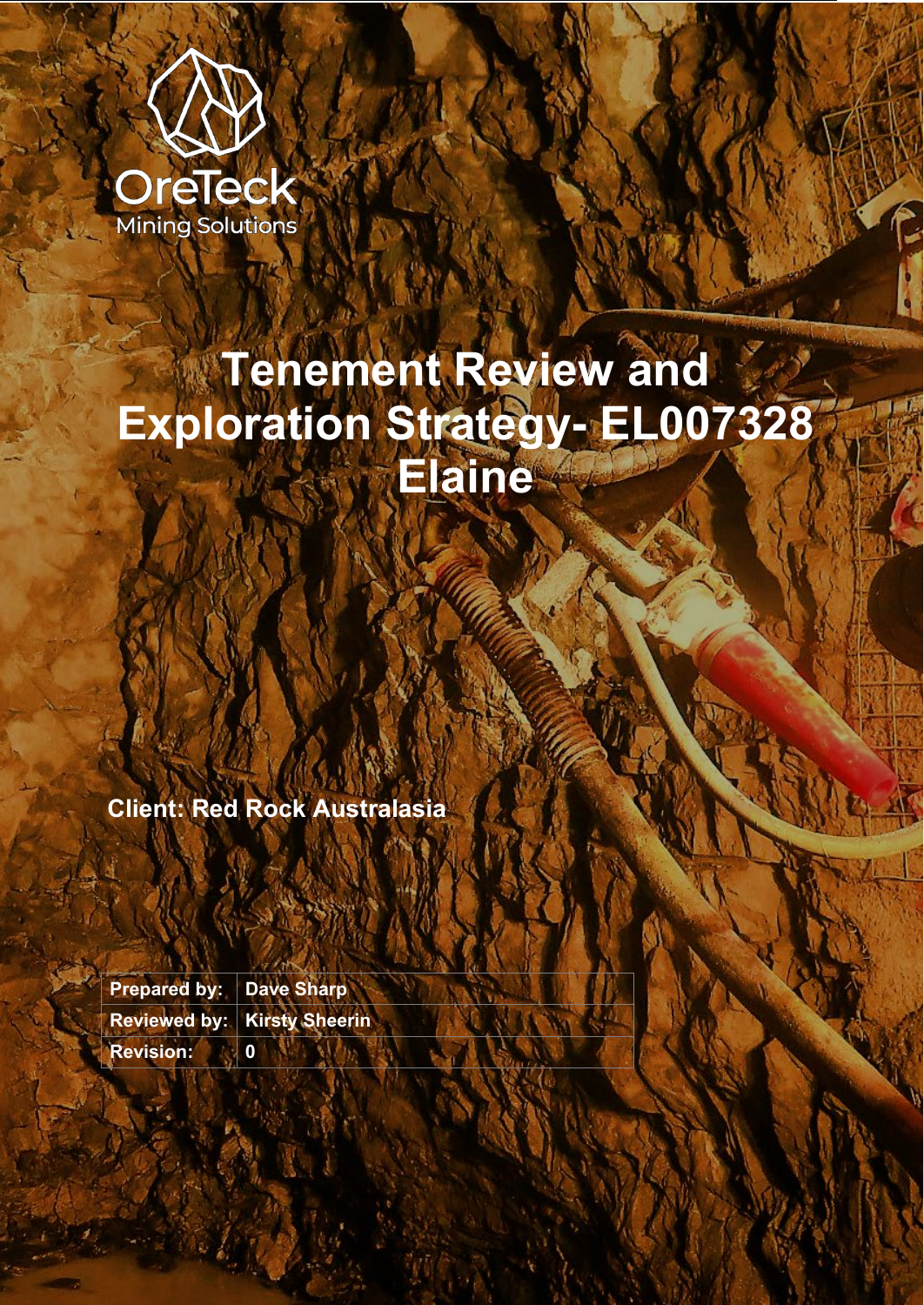

## **1 EL007328- Elaine**

| <b>Tenement ID</b> | Local ID | Size $(km2)$ | <b>Mapping Sheet</b><br>(1:100,000) | <b>Municipality</b> | Current<br><b>Status</b> |
|--------------------|----------|--------------|-------------------------------------|---------------------|--------------------------|
| EL007328           | Elaine   | 164          | <b>Ballarat</b>                     | Moorabool           | Application              |

EL007328 is located south-east of Buninyong, adjacent to EL007271 [\(Figure 1\)](#page-1-0).



<span id="page-1-0"></span>*Figure 1. EL007328 location and geology*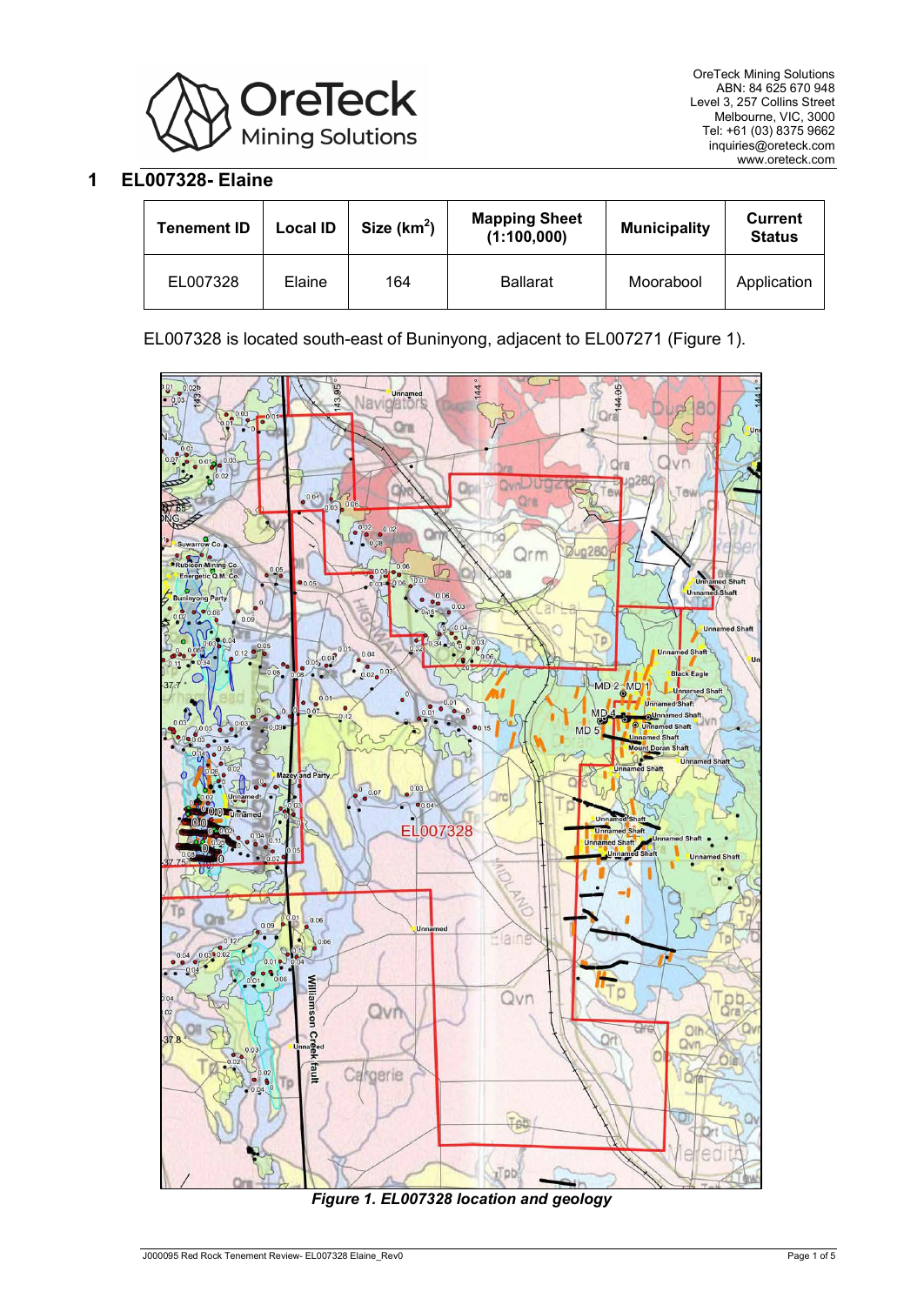

## **2 Regional Geology**

EL007328 is located within the Bendigo-Ballarat Zone of the Lachlan Fold Belt of south eastern Australia. The Bendigo-Ballarat Zone has an average width of 100 km and extends between the Avoca and Mt William Faults. Ordovician turbidite sediments of the Castlemaine Supergroup. The thick sequence of sediments consists of folded N-S striking (result of E-W compression) interbedded turbidite deposits of sandstones and siltstones.

### **2.1 Local Geology**

EL007328 is located predominately to the west of the Williams Creek Fault. The sediments consist of sandstones, siltstones, shales and mudstones that have been intruded and partially metamorphosed by Devonian granitoids that are found in outcrop in the Lal Lal area just north of the tenement boundary. The sediment package has been tightly folded into NNW-ESE trending fold axis. These formations are flanked to the east and west by younger sediments and Tertiary volcanics. The outcropping Ordovician sediments in the Elaine-Mt Doran could be part of an 'exposed' domal structural, probably anitclinorial (Foster, 2013).

#### **2.2 Mineralisation**

The south eastern corner of EL007328 terminates to the west of the historic Elaine and Mount Doran goldfields. Due to a lack of mining on the tenement, the mineralisation review was conducted on these goldfields. The summary below is based on work by Foster, 2013. His review showed that quartz hosted primary gold mineralisation occurs within sandstones, siltstones, shales and mudstones of Ordovician Age. Quartz reefs occupy fissures zones that are parallel to the strike of the sediments. Gold mineralisation has been observed in bedded and laminated vein sets, spurry formations and minor saddle reefs. These zones of gold mineralisation appear concentrated at the intersection of graphitic/pyritic shales and the quartz reefs. An example of the natures of the reef systems can be obtained from historical records of the Jaberro Mine, located east of Elaine:

*The main reef was ~ 50 cm wide with variable strike, ranging from NE to N, dipping 70 degrees to the west. Host lithologies consisted of sandstone, siltstone and pyritic black shales. Three shafts were sunk to a maximum depth of 67 m. Several shoots were mined to ~30 m below surface, with grades averaging 1 oz/t.* 

Historical records are deficient, although it is believed that some 300 tonnes of ore were mined after 1932 when the mine re-opened.

## **3 Mining History/Production**

The tenement has little recorded historical mining and production data. A small section to the east encompasses the northern extension of the Mt Doran-Elaine goldfields with a cluster of unnamed shafts. The Mt Doran-Elaine Goldfields have incomplete recorded historical production figures. At Elaine, 5170 tonnes at an average grade of 23.6 g/t for 3922 ounces Au was recorded, whilst at Mt, Doran 431 tonnes averaging 31.3 g/t for 433 ounces was recorded (Foster, 2013).

The grade across the area was variable as shown by records from individual mines within the Elaine Field. Production of 316 tonnes averaging 16.8 g/t Au for 171 ounces was recorded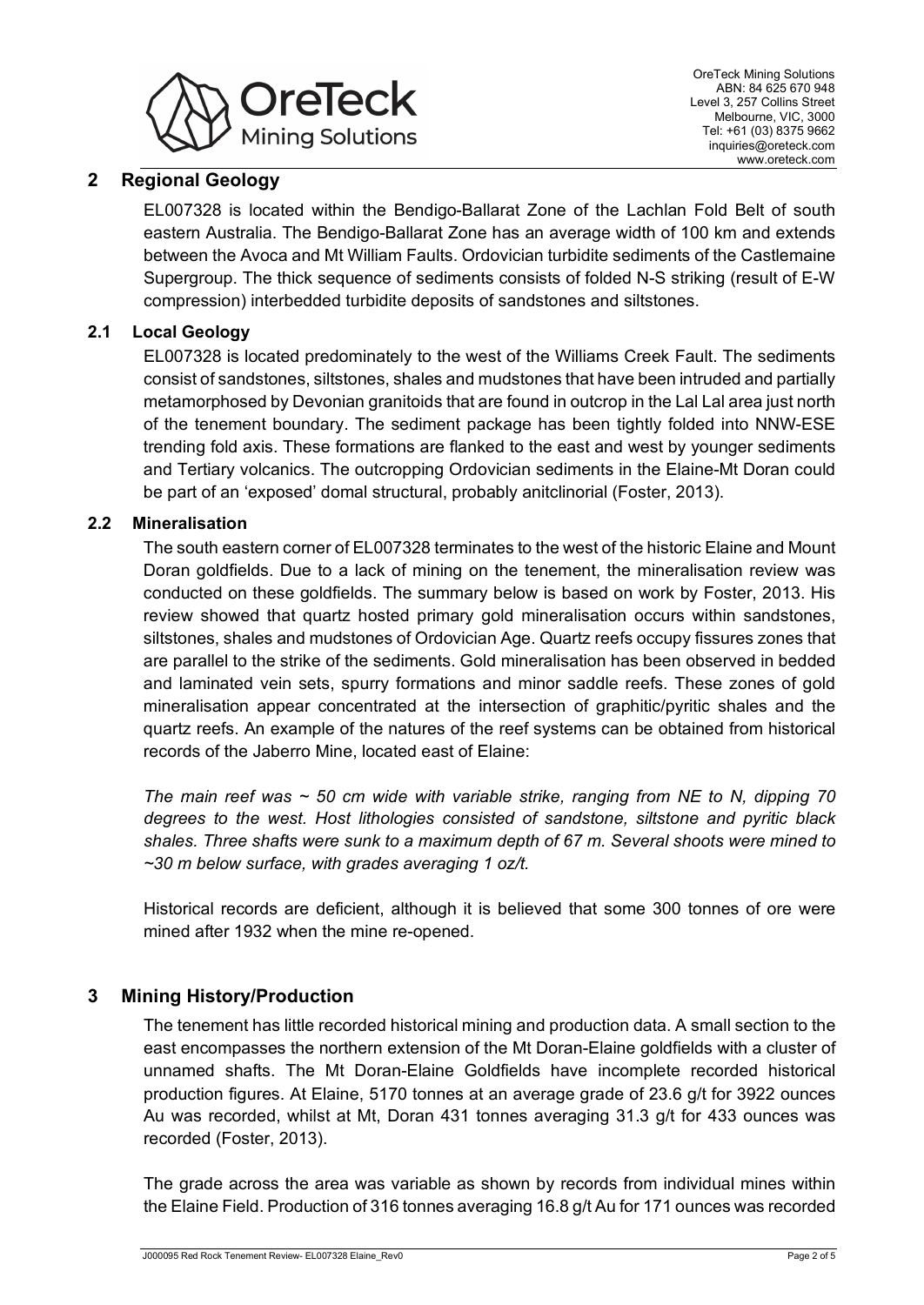

from Cleary's whilst at the Western or Great Western Mine (on the outskirts of Elaine) 80.3 tonnes averaging 3.3 g/t for 9 ounces Au was recorded as being mined (Foster, 2013).

#### **3.1 Nearby Mining Activity**

No current mining activity occurs close to the tenement.

## **4 Exploration History**

Most exploration activity in the area has been focussed on the Mount Doran/Elaine goldfields with minimal work outside of the footprint of the goldfields.

## **4.1 Malanti Pty Ltd- Golden Hills Mining NL, 1996**

Twenty-six reverse circulation drill holes (total 1,233 m) were completed across the Elaine and Mt Doran Goldfields. A total of 298 drill cuttings were analysed for gold over 3 m intervals. Drilling concentrated on historical and reef mining targets and soil anomalies. Holes MD1 to MD10 were drilled on EL007328 [\(Figure 1\)](#page-1-0). Holes MD1-3 targeted a north-south striking reef on the eastern margin of the northern extension of the Mount Doran goldfield. Holes MD4-10 targeted a reef to the south east than the one targeted with holes MD1-3. Declination of holes was mostly to the east at 60 degrees. Low anomalous values were obtained in several holes. Details are listed in [Table 1.](#page-3-0)

<span id="page-3-0"></span>

| Hole ID          | Dip   | <b>Azimuth</b> | From (m)    | Sig Int (g/t Au)       | Total depth (m) |
|------------------|-------|----------------|-------------|------------------------|-----------------|
| MD <sub>1</sub>  | -60   | 103            |             | No Significant Results | 45              |
| MD <sub>2</sub>  | -60   | 108            | 39          | 6m @ 0.43 g/t          | 45              |
| MD <sub>3</sub>  | $-60$ | 265            |             | No Significant Results | 51              |
| MD4              | -60   | 084            |             | No Significant Results | 51              |
| MD <sub>5</sub>  | -60   | 073            | $\mathbf 0$ | 6m @ $0.13$ g/t        | 6               |
| MD <sub>6</sub>  | $-60$ | 072            | 45          | 6m @ 0.41 g/t          | 75              |
| MD7              | -60   | 067            |             | No Significant Results | 45              |
| MD <sub>8</sub>  | -60   | 075            |             | No Significant Results | 45              |
| MD <sub>9</sub>  | $-60$ | 078            |             | No Significant Results | 45              |
| MD <sub>10</sub> | -60   | 076            |             | No Significant Results | 45              |

#### **Table 1. Results of RC drilling on EL007328. Cut off 0.1g/t. (Foster et.al 1996)**

Prior to the drilling in 1996, exploration in this area of the tenement has been mostly restricted to reviewing geophysics and literature researches due to a lack of outcrop over a large portion of the tenement.

# **5 Exploration Strategy**

The exploration strategy for this tenement focuses on the northerly extension of the Mount Doran goldfields that is covered by the tenement. Several un-named shafts exist in the target area. The following strategy is recommended:

• Review and advance existing mapping of the section of tenement that covers the Mount Doran northern extension